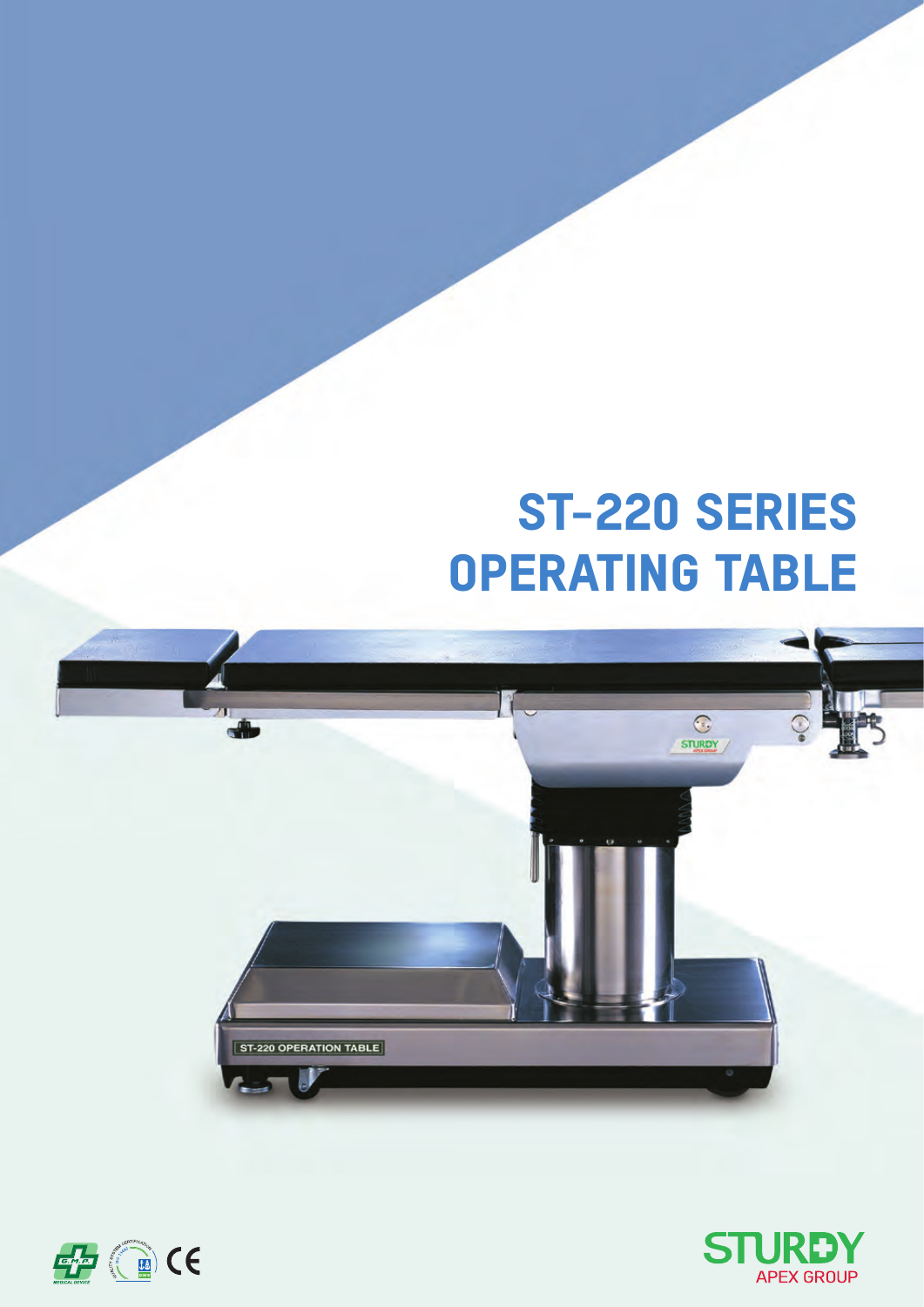### **ST-220** Series operating tables

#### **FEATURES:**

- 100% tabletop for image intensification. (C-arm X-ray scanning)- "**S**" type only.
- Electric hydraulic control brake system with emergency manual release valve.
- Side rails, accessories and clamps are all made of stainless steel.
- Split leg sections can be moved Up/Down +90° and 90° horizontally each.
- Tabletop can be equipped with special plate (STA-008) for X-ray cassette.
- The tabletop can be connected with orthopedic extension tractor for orthopedic and fluoroscopy operation. "**A**" type & "**AS**" type only. The orthopedic extension tractor can be installed on tabletop, and movement together with tabletop. Further it can be used for image intensification (C-Arm X-ray) scanning.
- "**R**" type equipped with auto-brake system. When you press the "**ON**" button from the hand controller, the Table will be locked automatically.
- "**R**" type has been installed three one-touch-position buttons: Auto-Revert, Tabletop "**V**" (Flex) and "**Λ**" (Reflex) positions.
- "**B**" type is fully AC24V power control system. And the UPS recharging system can keep the table control in 80 times, if Elec. Power supply stopped.
- "**B**" type installed with indication lamp, to indicate the battery power condition. Further, the recharging system will be auto-stopped, when the battery recharging power is full.
- "**N**" type is specially designed for neurosurgery operation.(Low table height from 54CM)





**Table top sliding 30cm(ST-220S Type)**



**Table top sliding 30cm(ST-220S Type)**



**Table top rotation 180°**



**C-arm X-ray scanning(ST-220S type)**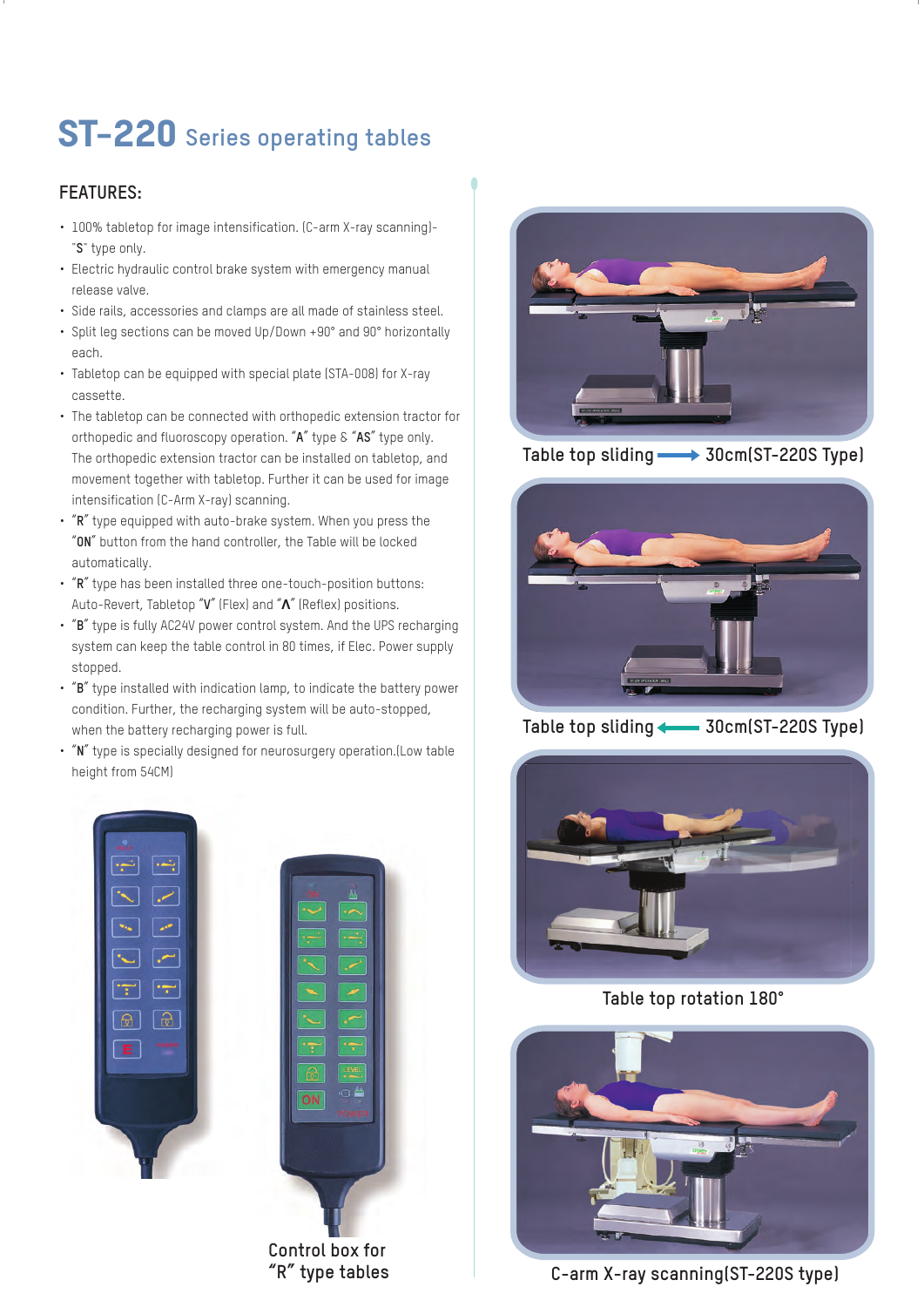

**Special design frame, with slide function will offer 99% X-ray transmission table top**

**1.Emergency brake Release valve 2.Elec.hydraulic Brake system**

**ST-220N neurosurgery operation table**



**Elevation:54cm~102cm**



**Ophthalmology - ENT - Neurosurger Different head supports can be used**

**Kidney operation-The operating field is**

**exposed and stretched.**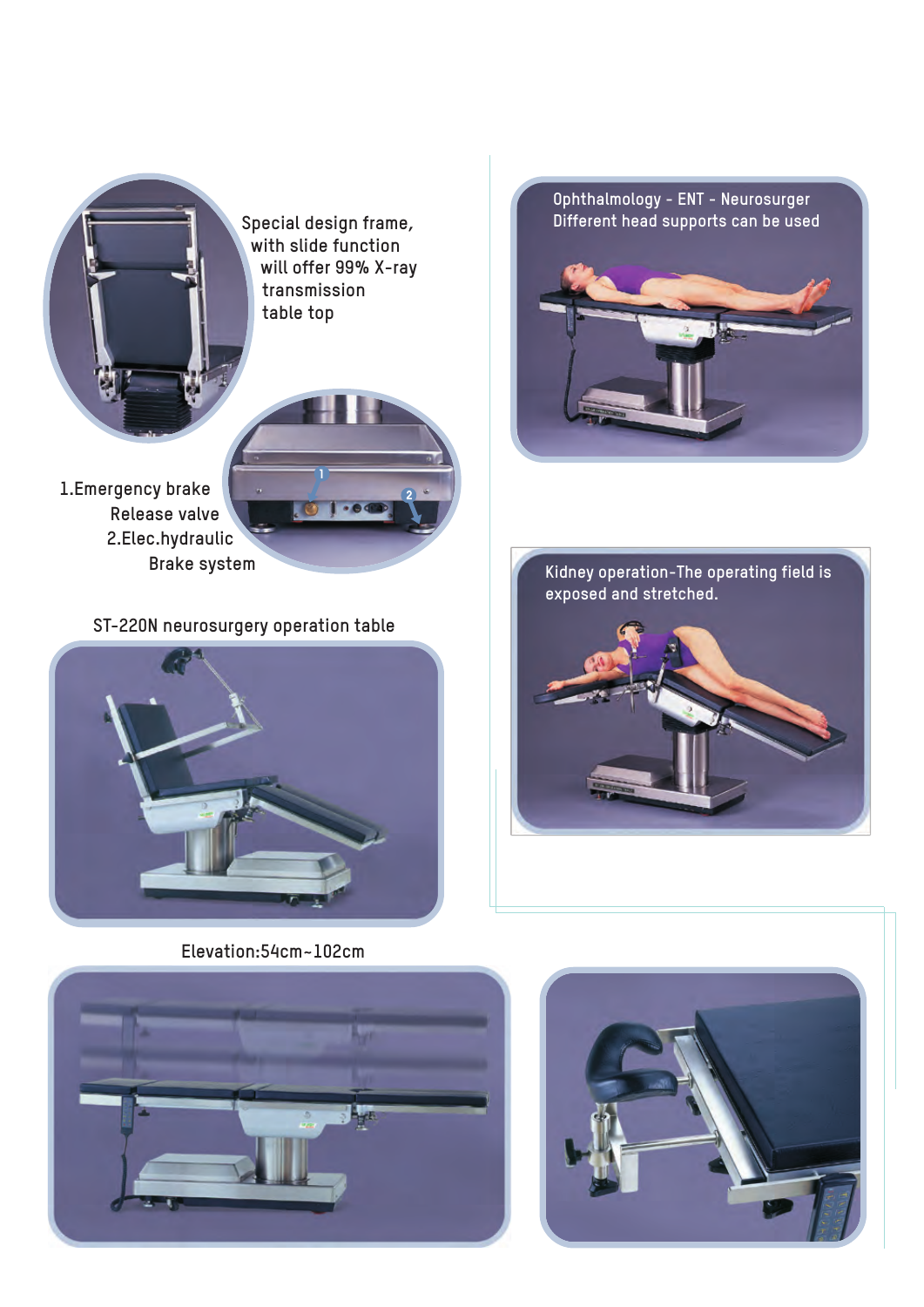



**Lumbar spine operation with optional accessories**



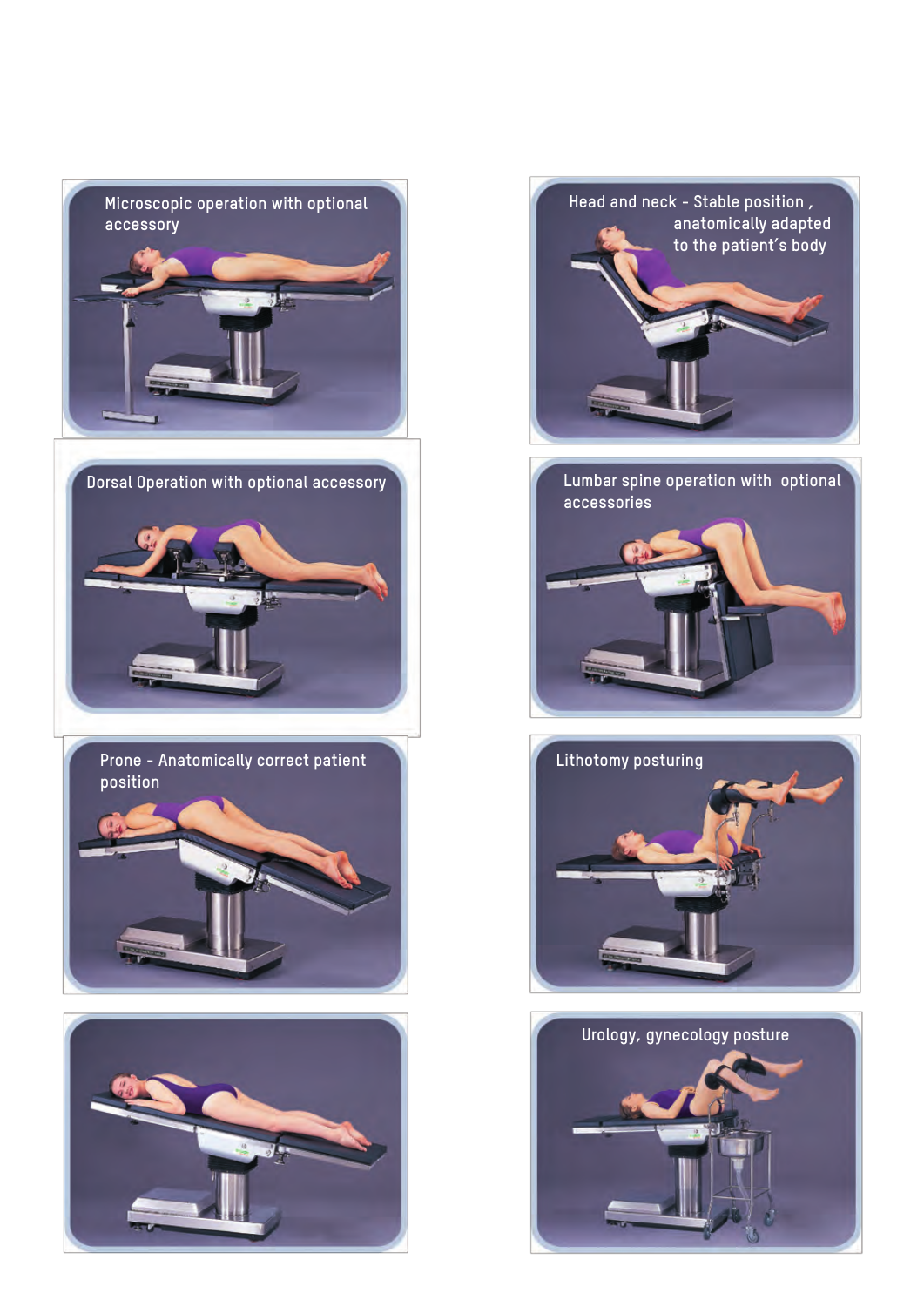### ST-220A

### **Extension for orthopedic operation and fluoroscopy table**

**ST-220A offers an optional orthopedic extension tractor system for lower limbs, tibia, knee neck of femur, lateral postion.**



**Orthopedic extension tractor with cart**

**Special design hip support for adult & child**









**Elevation design for any different size body**





**Arthroscopy and shoulder surgery unit**

**Forearm fracture procedure posturing**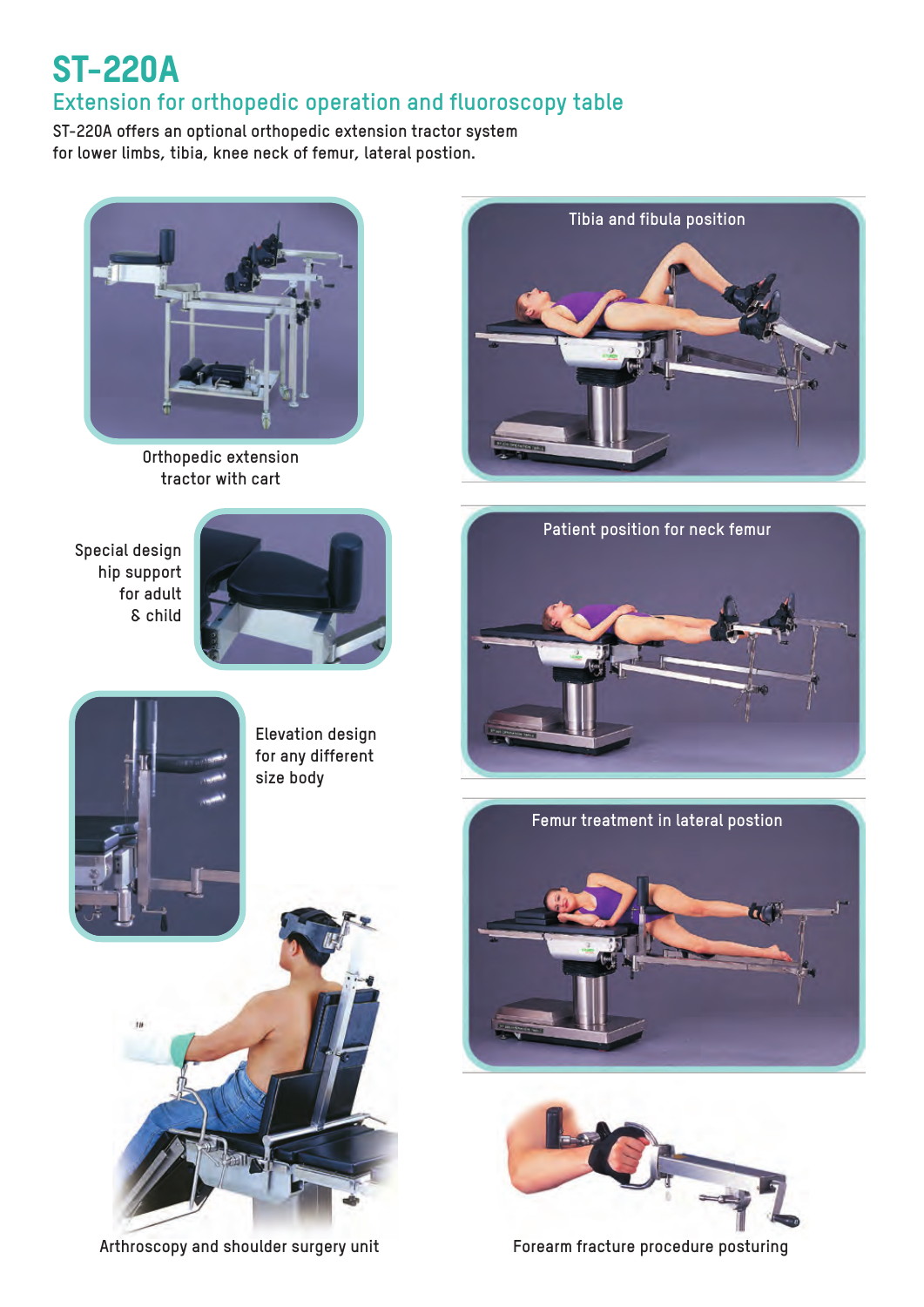## ST-220 Series Elec. Hydraulic Tables

#### **FUNCTION SYMBOL**

- "**A**" type is special for **orthopedic operation** and **fluoroscopy** with extension tractor device.
- "**S**" type with **tabletop sliding function** for radiography and image intensification
- "**N**" type is special tabletop elevation **54-102 cm** for neurosurgery operation.
- "**B**" type is **Elec. Power auto-recharge system,** to keep the table in power condition.
- "**R**" type with tabletop and elevation **Auto-Revert function** and memory tabletop

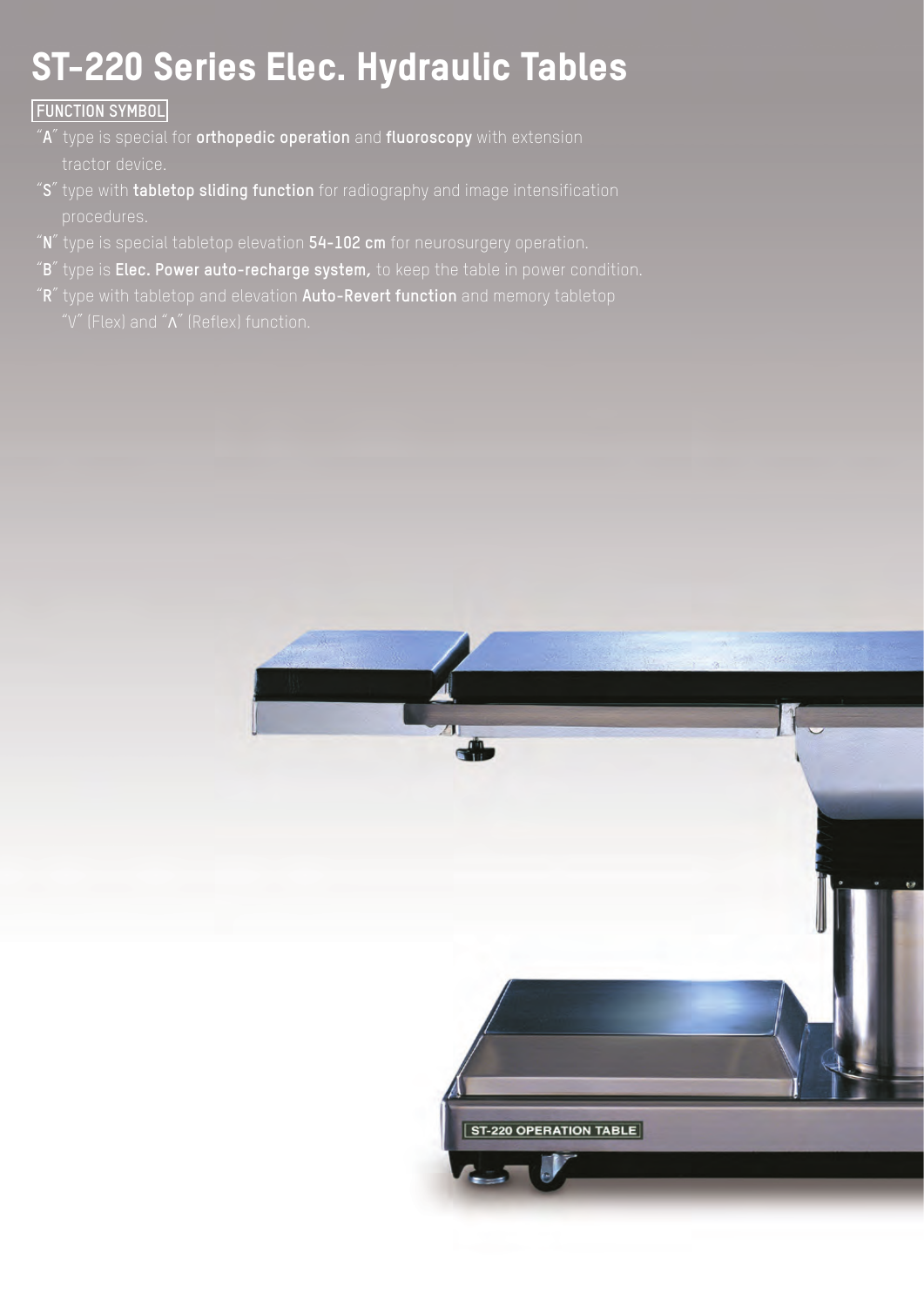